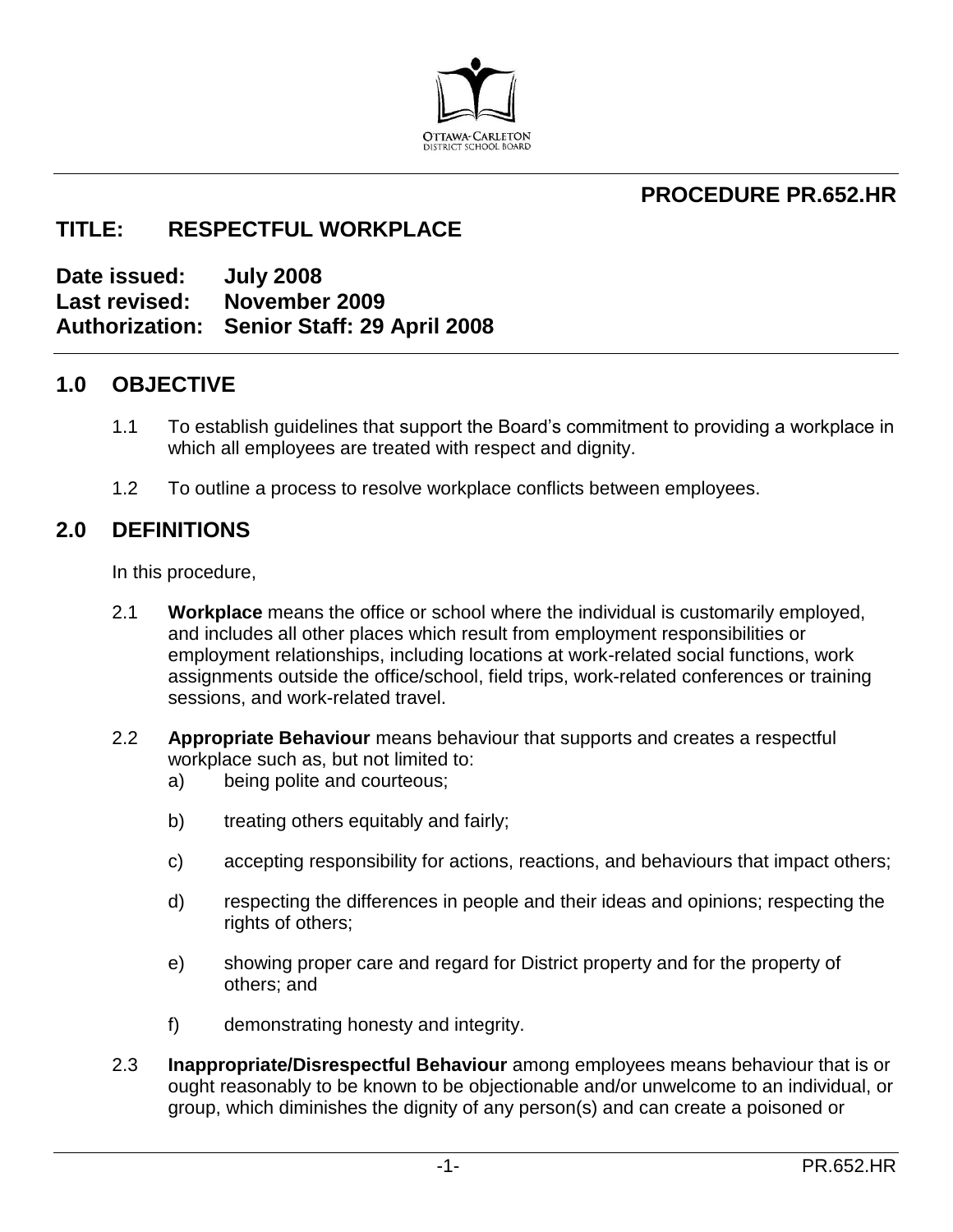hostile work environment. Examples of inappropriate/disrespectful behaviour include, but are not limited to:

- a) written or verbal comments, actions, gestures, behaviours or 'jokes' which would reasonably be perceived as unwelcome, humiliating, offensive, hurtful, or belittling;
- b) bullying or intimidating behaviour;
- c) abuse of authority;
- d) yelling, shouting, screaming, or swearing;
- e) deliberately excluding or isolating a person from relevant work activities or decision making;
- f) stereotyping or making inappropriate assumptions about an individual based on an individual's personal qualities, characteristics or role; and
- g) devaluing or trivializing a person's successes, contributions or concerns.
- 2.4 **Bullying**, including cyber bullying, means persistent, offensive, and abusive, intimidating or insulting behaviour, abuse of power and/or unfair punitive sanctions which makes the recipient's feel upset, threatened, humiliated and/or vulnerable, which undermines the recipient's self-confidence and/or reduces the recipient's feelings of self-esteem and self-worth and/or which may cause the recipient to suffer undue stress.
- 2.5 **Poisoned work environment** means a work environment or atmosphere where inappropriate/disrespectful behaviour has an adverse impact on an individual or a group, that may include psychological or physiological harm, feelings of intimidation, impaired job performance, reduced job satisfaction, increased absenteeism and/or turnover. The offending behaviour does not need to be directed at an individual. A poisoned work environment may result from a series of events or a serious, single remark or action.
- 2.6 **Alternate Dispute Resolution** means non-adversarial ways of resolving disputes. Alternate dispute resolution methods are designed to help parties resolve their differences without resorting to a more confrontational adjudicative process. These methods are designed to yield solutions that are adapted to the particular circumstances of individual cases, and to solve problems rather than to impose solutions such as results through an adjudicative process.
- 2.7 **Inappropriate/Disrespectful Behaviour** does not include:
	- a) the reasonable and appropriate exercise of supervisory responsibilities, including training, direction, instruction, performance appraisal, and discipline; or
	- b) acceptable and appropriate social interaction, good-natured and appropriate humour or joking in the workplace.

# **3.0 RESPONSIBILITY**

3.1 The Superintendent of Human Resources, supervisory officers, managers, principals, and all employees.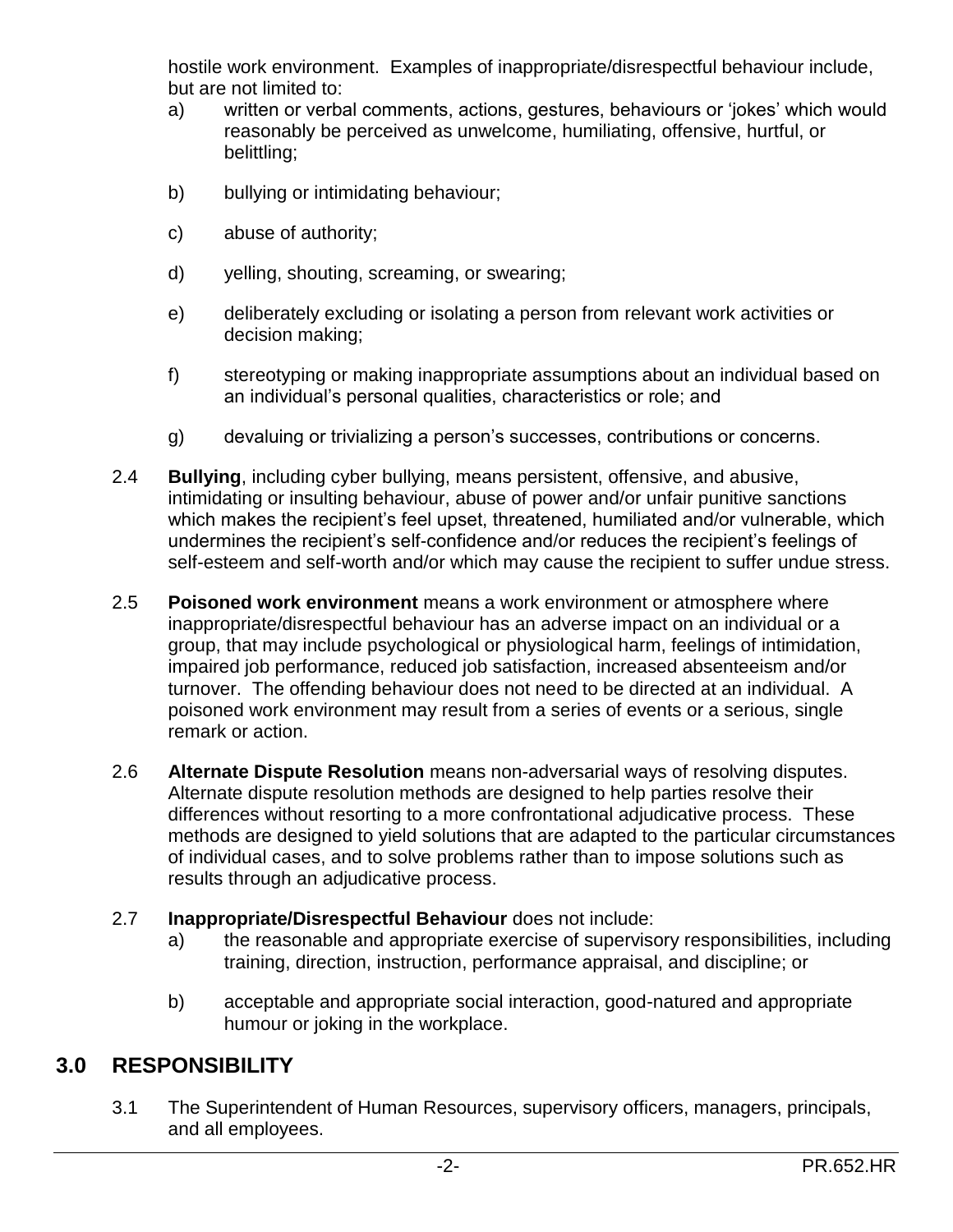# **4.0 PROCEDURE**

- 4.1 The Board expects each employee to be responsible for contributing to a respectful workplace.
- 4.2 The Board expects that all employees will attempt to resolve issues as a result of friction, conflict, or disagreement in a respectful and professional manner that contributes to a healthy and productive workplace.
- 4.3 Where a conflict arises between employees, opportunities for resolution should be sought, or may be presented, by the parties to the conflict in order to resolve the matter. As such, the parties are expected to be open to solutions to the conflict at any time throughout the process.
- 4.4 **Confidentiality:** Confidentiality does not mean anonymity. A fundamental principle of a complaint is that the respondent must be informed of a complaint and who has made the allegations as early as possible in the process.
	- a) The Board recognizes the sensitive nature of making a complaint of disrespectful behaviour against an employee. Confidentiality will be maintained at all stages of the process as far as practicable and appropriate under the circumstances, subject to the right of the person against whom the complaint is made to be treated fairly. All of those involved in the process, including any witnesses who are interviewed in the course of any complaint review, must abide by the confidentiality requirements of this procedure.
	- b) All records of complaints, including contents of meeting interviews, results of complaint review and other relevant material will be kept confidential by the Board, except where disclosure is required by law.
- 4.5 Serious incidents of misconduct that involve actual or threatened harm to a person or property should be reported immediately to a supervisor, superintendent, the Manager, Human Resources, or other appropriate authority.

### STAGE 1

### 4.6 **If an employee believes that he/she has been subjected to**

**inappropriate/disrespectful behaviour**, the following steps should be taken:

- a) act in a timely manner to try to resolve the matter;
- b) bring the matter to the attention of the person responsible, either in person or in writing (if possible);\*
- c) indicate to the person in a clear way that the conduct is offensive (if possible);
- d) keep a detailed confidential written record of the events for the purpose of this process;
- e) when an employee feels unable or is unwilling to bring the matter directly to the attention of the person responsible for the conduct, and/or when such an approach is attempted and has not produced a satisfactory result, the employee is encouraged to seek advice on how to satisfactorily resolve the issue from a supervisor (e.g., principal, vice-principal, manager, supervisor, superintendent, etc), your union representative, or a Human Resources representative.\*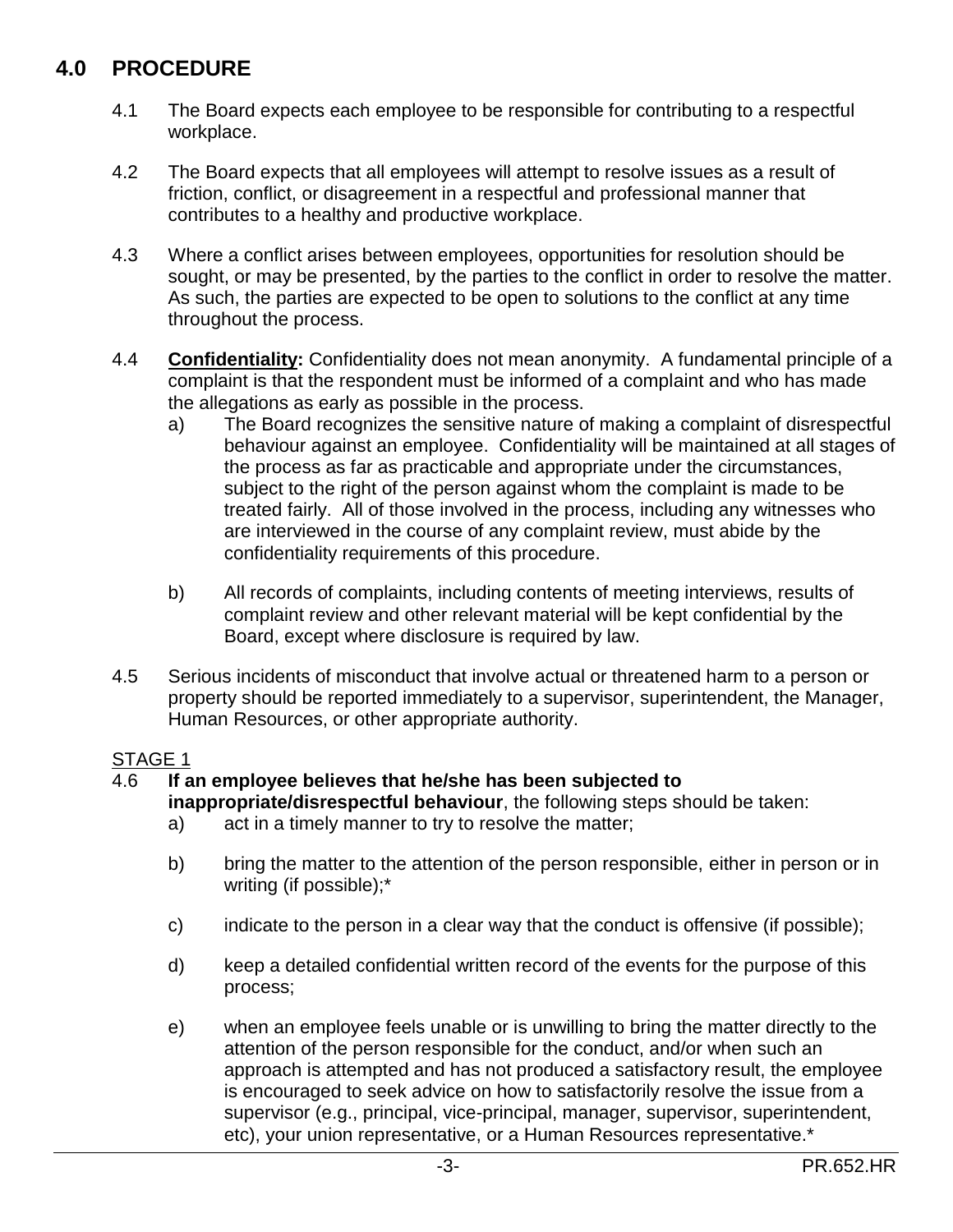\* TEACHERS PLEASE NOTE - The *Teaching Profession Act*, Section 18.1b (Duties of a Member to Fellow Members) requires "A member shall on making an adverse report on another member, furnish him with a written statement of the report at the earliest possible time and not later than three days after making the report."

## STAGE 2

- 4.7 **Where the parties cannot resolve the conflict through the steps outlined in 4.6,** the supervisor or Respectful Workplace Office may be asked by either party to intervene to assist in the resolution of the conflict. At this stage, the Employer will be involved in any resolution.
- 4.8 Where the Employer is required to intervene, among the factors to be considered are: a) issues contributing to the conflict;
	- b) solutions suggested and actions taken by the parties to resolve the conflict;
	- c) how each of the parties is contributing to the conflict;
	- d) whether the complaint has been made in a timely fashion as determined based on the individual circumstances, including prejudice to the employee against whom the complaint has been made resulting from the delay.

### STAGE 3

- 4.9 **If the parties are still unable to resolve the conflict, a complaint review may be conducted:**
	- a) Both parties to the complaint will complete a Respectful Workplace Questionnaire (OCDSB Form 653 – Reference Appendix 2) and submit it to the Manager of Human Resources. Employees may seek assistance from a supervisor, union representative or other person of their choice.
	- b) The Manager of Human Resources, or designate, will assess the complaint to determine whether the situation properly falls under this procedure as follows:
		- (i) it is not a supervisory/disciplinary matter;
		- (ii) the conflict is not being dealt with through another process (i.e., grievance, Human Rights Complaint);
		- (iii) the situation offers itself to an alternative dispute resolution process; and/or
		- (iv) the situation warrants a complaint review.

### c) **A complaint review may include:**

- (i) interviews with the parties (employee(s) has right to Federation representation);
- (ii) interviews with witness(es) or other(s) who may have relevant information to provide;
- (iii) review of supporting materials; and
- (iv) suggestions for resolution(s) to the conflict.
- d) A meeting will be held to share information gathered from the complaint review, offer suggestions for resolution, and to offer an opportunity to resolve the conflict between the parties.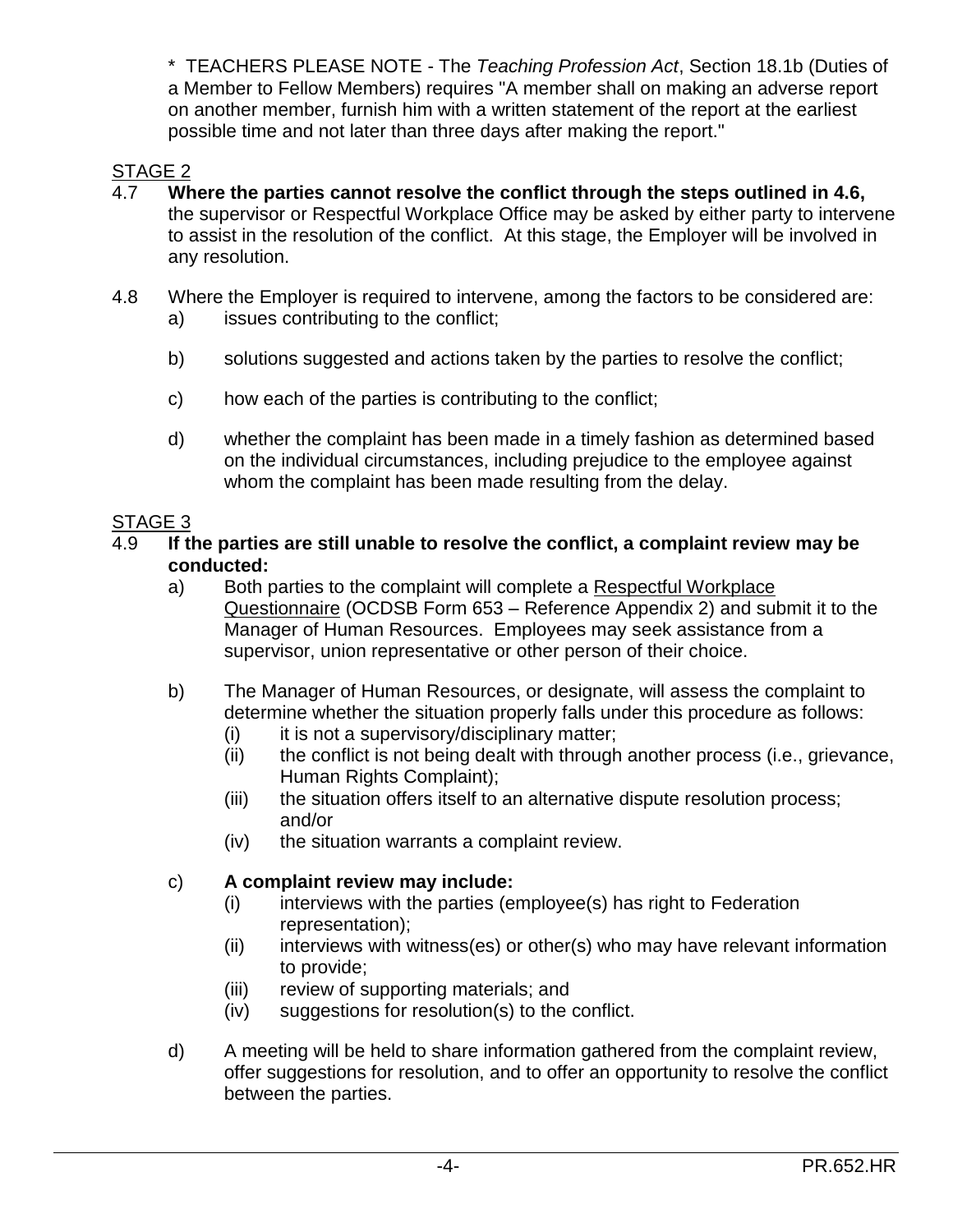e) **If the conflict remains unresolved,** the findings and recommendations for resolution will be submitted to the Manager of Human Resources, for final resolution which will be communicated to the parties.

# **5.0 SPECIFIC DIRECTIVES:**

- 5.1 A determination of inappropriate behaviour could lead to disciplinary action.
- 5.2 The complainant may be subject to disciplinary action if the complaint is found to be trivial, frivolous, vexatious, or made in bad faith.
- 5.3 For the purposes of this procedure, reprisals against an individual for:
	- a) having invoked this procedure, whether on behalf of oneself or another individual; or
	- b) for having participated or cooperated in a complaint review under this procedure; or
	- c) for having been associated with a person who has invoked this procedure or participated in these procedures;

will be treated as an offence which may be subject to disciplinary action.

- 5.4 Discriminatory behaviour prohibited under the Ontario Human Rights Code is dealt with in Policy P.053.HR and Procedure PR.541.HR.
- 5.5 Alleged inappropriate conduct towards a student is dealt with under Procedure PR.542.HR.
- 5.6 Board Member Code of Ethics for Trustees is dealt with under Policy P.073.GOV.
- 5.7 Standards of Behaviour that apply to all individuals involved in the system are defined in policy P.125.SCO School Board Code of Conduct.

## **6.0 APPENDICES**

Appendix 1 – Respectful Workplace Flowchart Appendix 2 – OCDSB Form 653 Respectful Workplace Questionnaire *(Sample only – Reference the Forms Conference on BEAM to access the most current version of this form)*

# **7.0 REFERENCE DOCUMENTS**

Ontario Human Rights Code Board Policy P.103.HR: Alleged Employee Misconduct Towards a Student Board Policy P.053.HR: Alleged Harassment Board Policy P.073.GOV: Board Member Code of Ethics Board Policy P.125.SCO: School Board Code of Conduct Board Procedure PR.541.HR: Alleged Harassment of an Employee Board Procedure PR.542.HR: Alleged Employee Misconduct Towards a Student Board Procedure PR.543.HR: Alleged Harassment of a Student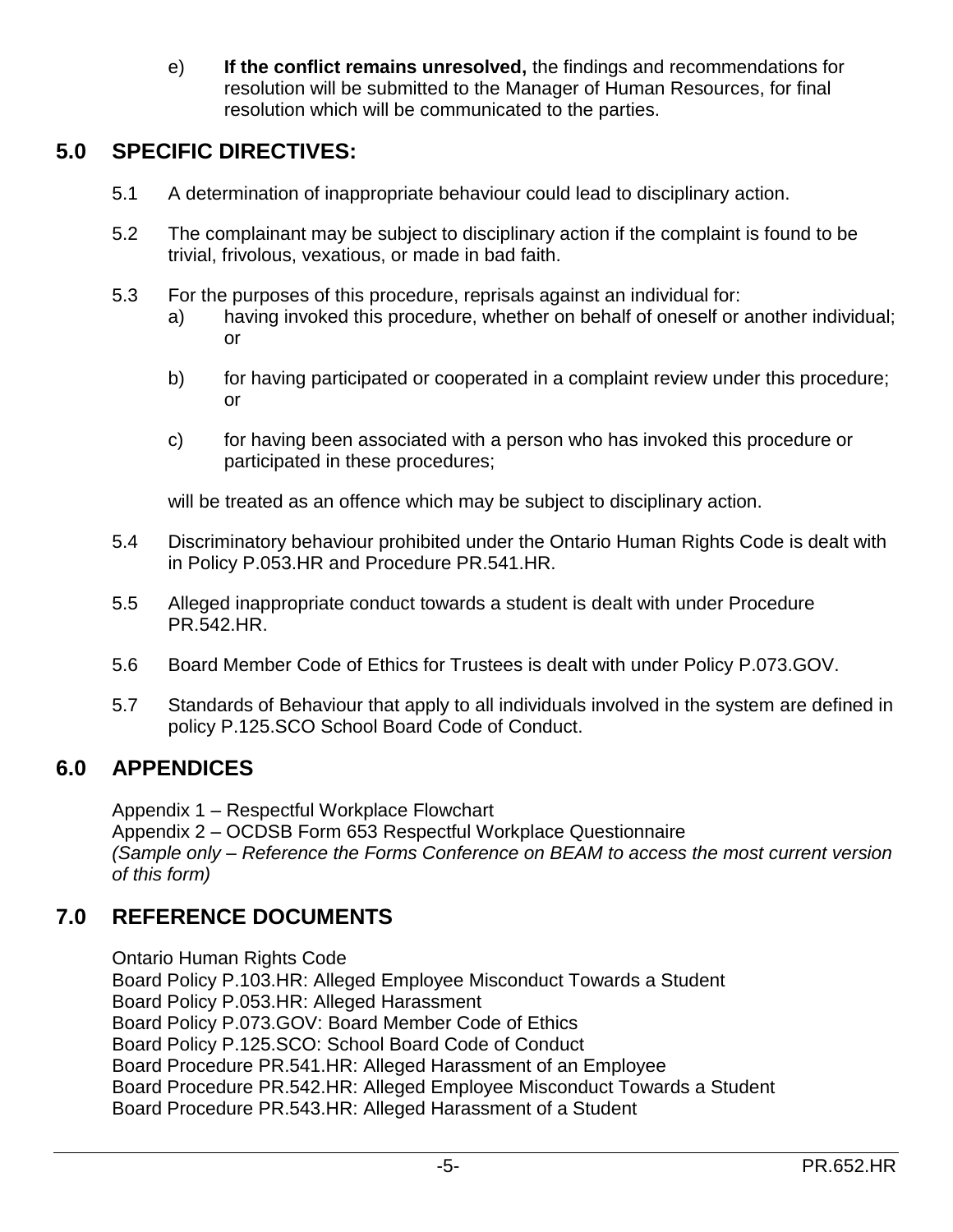#### **Respectful Workplace Flow Chart**

#### NOTES:

1. TEACHERS: The *Teaching Profession Act*, Section 18.1b (Duties of a Member to Fellow Members) requires "A member shall on making an adverse report on another member, furnish him with a written statement of the report at the earliest possible time and not later than three days after making the report."

#### 2. **Employees who are members of a bargaining unit are entitled to seek advice from and/or federation/union representation at any time during this process.**

3. A determination of inappropriate behaviour could lead to disciplinary action.

4. Confidentiality does not mean anonymity. A fundamental principle of a complaint is that the respondent must be informed of a complaint and who has made the allegations as early as possible. Confidentiality will be maintained at all stages of the process as far as practicable and appropriate under the circumstances, subject to the right of the person against whom the complaint is made to be treated fairly.

| Stage 1                                                                                                                                                                                                                                                                                                                                                                         |                                                              | Stage 2                                                                                                                                                                                                                                                     |                                                              | Stage 3                                                                                                                                                                                                                                                                                      |                                                                                                                                       |
|---------------------------------------------------------------------------------------------------------------------------------------------------------------------------------------------------------------------------------------------------------------------------------------------------------------------------------------------------------------------------------|--------------------------------------------------------------|-------------------------------------------------------------------------------------------------------------------------------------------------------------------------------------------------------------------------------------------------------------|--------------------------------------------------------------|----------------------------------------------------------------------------------------------------------------------------------------------------------------------------------------------------------------------------------------------------------------------------------------------|---------------------------------------------------------------------------------------------------------------------------------------|
| Step 1:<br>If you feel you have been subjected to inappropriate or disrespectful<br>behaviour:                                                                                                                                                                                                                                                                                  |                                                              | Step 1:<br>The Supervisor or Respectful Workplace Office may be asked by the<br>parties to intervene to assist in the resolution of this issue.                                                                                                             |                                                              | Step 1:<br>Both parties to the complaint will complete a Respectful Workplace<br>Questionnaire (OCDSB Form 653) and submit it to the Manager of<br>Human Resources.                                                                                                                          |                                                                                                                                       |
| Step 2:<br>Act in a timely manner<br>Bring matter to the attention of person responsible<br>Indicate to the person that the behaviour is offensive<br>Keep detailed records                                                                                                                                                                                                     |                                                              | Step 2:<br>Factors to be considered:<br>Issues contributing to the conflict<br>Solutions suggested and action(s) taken by parties to resolve<br>the conflict<br>How each of the parties are contributing to the conflict<br>The timeliness of the complaint |                                                              | Step 2:<br>Resolution may include a complaint review which includes:<br>Interviews with the parties<br>Interviews with witnesses or others with relevant<br>information<br>Review of supporting materials<br>Suggestions for resolution<br>Meeting with the parties to facilitate resolution |                                                                                                                                       |
| Step 3:<br>If you feel unable or unwilling to bring the matter directly to the<br>person responsible, you are encouraged to seek advice on how to<br>satisfactorily resolve the issue from the following:<br>A supervisor (e.g., principal, vice-principal, manager,<br>٠<br>supervisor, superintendent, etc.)<br>Your union representative<br>A Human Resources representative |                                                              | Step 3:<br>Various opportunities for resolution will be pursued by the parties.<br>These may include such things as alternative dispute resolution,<br>referral to EAP or similar service, etc.                                                             |                                                              | Step 3:<br><b>Complaint Resolved</b>                                                                                                                                                                                                                                                         | Step 4:<br><b>Complaint Unresolved</b>                                                                                                |
| Step 4(a): Parties Resolve                                                                                                                                                                                                                                                                                                                                                      | Step 4(b): Parties Unable to<br>Resolve<br>(Move to Stage 2) | Step 4(a): Parties Resolve                                                                                                                                                                                                                                  | Step 4(b): Parties Unable to<br>Resolve<br>(Move to Stage 3) |                                                                                                                                                                                                                                                                                              | Step $4(a)$ :<br>Findings and recommendations<br>submitted to Manager of Human<br>Resources for determination of<br>final resolution. |
|                                                                                                                                                                                                                                                                                                                                                                                 |                                                              |                                                                                                                                                                                                                                                             |                                                              |                                                                                                                                                                                                                                                                                              | Step $4(b)$ :<br>Meeting with parties to<br>communicate final resolution,<br>outline plan of action, timelines,<br>etc.               |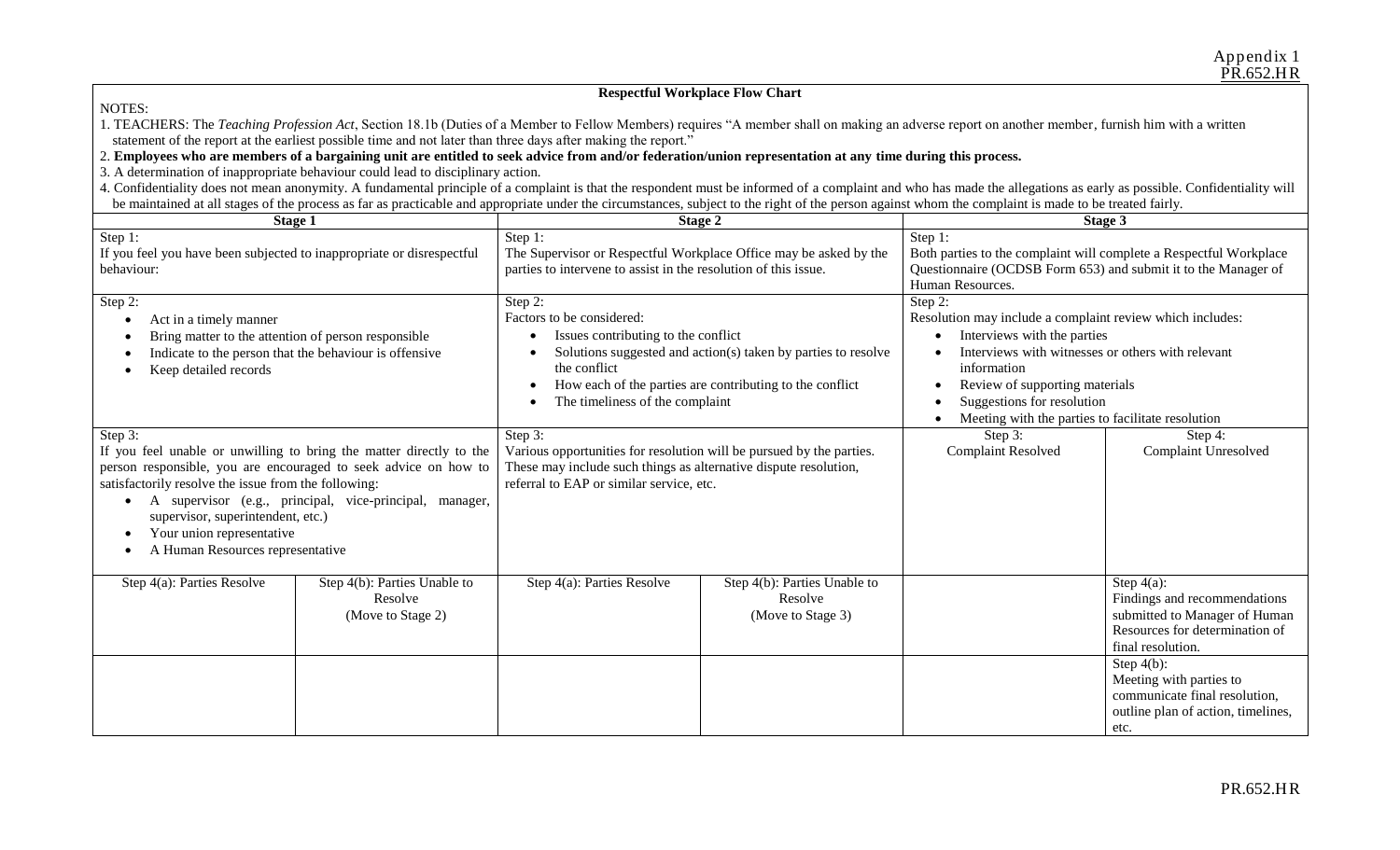

#### **Respectful Workplace Questionnaire**

#### **(References: Policy P.119.HR and Procedure PR. 652.HR)**

Where the parties involved in a workplace conflict are unable to resolve the conflict, the complaint will proceed to Stage 3 in the process and a complaint review may be conducted. This Questionnaire, completed by both parties – Complainant and Respondent – will assist with the factgathering process. Please ensure your answers are as specific and detailed as possible.

Confidentiality will be maintained at all stages as far as practicable and appropriate under the circumstances, subject to the rights of the person against whom the complaint is made to be treated fairly.

#### **Name(s) of individual(s) making the complaint: (please include position and work location):**

| Name:     | Employee ID: |
|-----------|--------------|
|           |              |
|           |              |
| Position: | Location:    |
|           |              |
|           |              |

#### **Name(s) of individual(s) the complaint is being made against (please include position and work location):**

| Name:     | Employee ID: |
|-----------|--------------|
|           |              |
|           |              |
| Position: | Location:    |
|           |              |
|           |              |

Personal information on this form is collected under the authority of the *Education Act* and will be used for respectful workplace procedure purposes. Questions regarding the collection should be directed to the Manager of Human Resources, 133 Greenbank Road, Ottawa, ON K2H 6L3 (613) 596-8211..

1. Please describe in detail the specific incident that occurred. (Please provide date(s), time(s), where incident occurred)

2. How did the complainant's behaviour make you feel *(eg. hurtful words, belittled, bullied)?*

3. How have you contributed to this conflict *(eg. did you retaliate, make remarks, ignore concerns of complainant)?*

4. What steps have you taken to resolve or remedy the situation *(eg. did you tell the person his/her actions were inappropriate; did you report the incident to your supervisor, Union Rep, Harassment Prevention Coordinator )?*